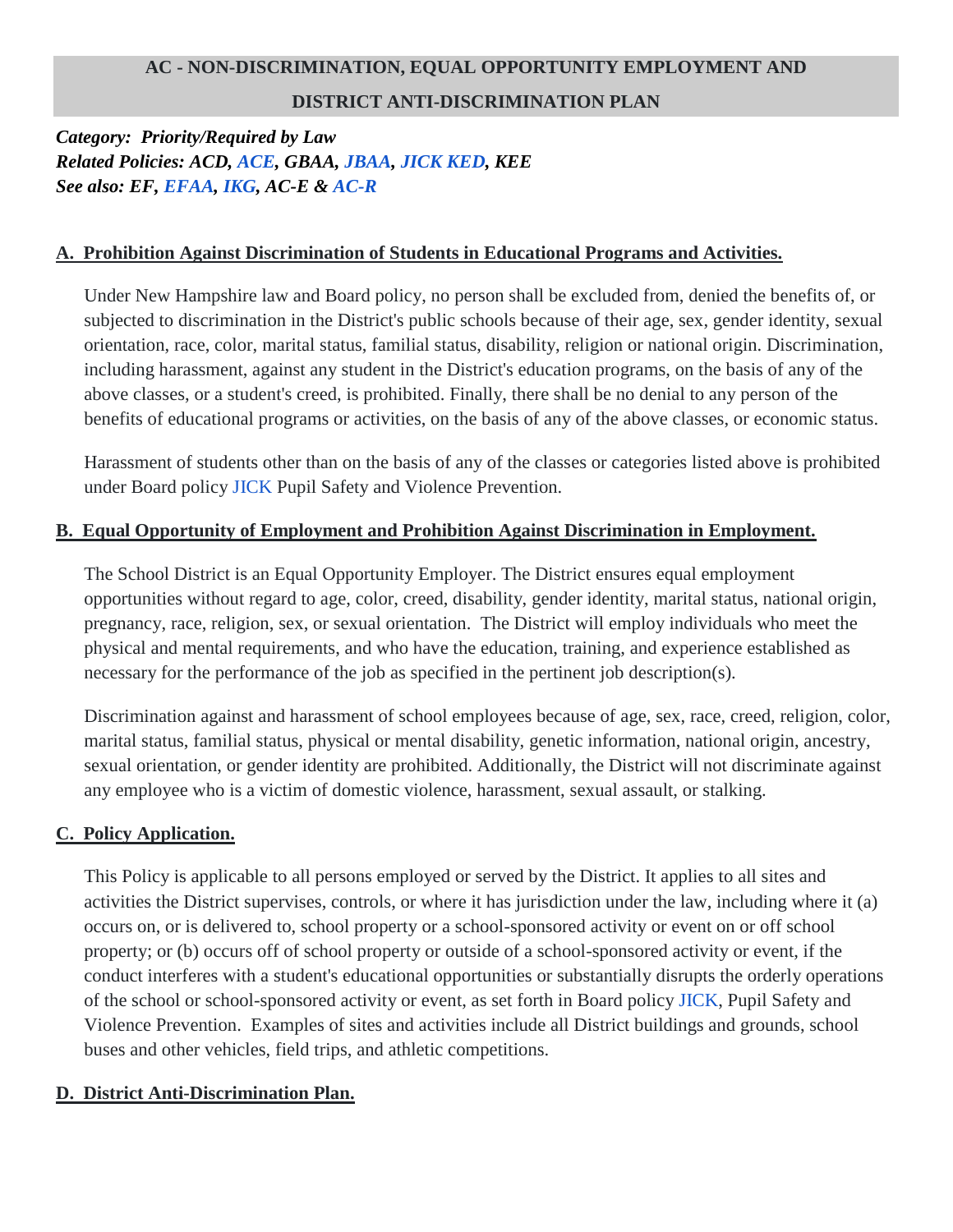The Superintendent shall develop and provide to the Board for approval, a coordinated written District Anti-Discrimination Plan (the "Plan") to include guidelines, protocols and procedures intended to prevent, assess the presence of, intervene in, and respond to incidents of discrimination.

Among other things, the Plan should include provisions, and recommendations with respect to resources, policies, complaint procedures, student education programs, Plan dissemination and training appropriate to carrying out the Plan objectives stated in the preceding paragraph.

In developing the Plan, the Superintendent is encouraged to seek input from appropriate groups of the school and local community and coordinate with the District's Human Rights Officer and Title IX and 504 Coordinators.

No less than once every two years (off years from review of the District's Suicide Prevention Plan per Policy JLDBB), the Superintendent shall update the District Anti-Discrimination Plan, and present the same to the Board for review. Such Plan updates should be submitted to the Board in time for appropriate budget consideration.

## **E. Human Rights [or Non-Discrimination], Title IX, 504 and other Coordinators or Officers.**

The Superintendent shall assure that District and or building personnel are assigned to the positions listed below. Each year, the Superintendent shall prepare and disseminate as an Appendix AC-E to this Policy an updated list of the person or persons acting in those positions, along with their District contact information, including telephone number, email, postal and physical addresses.

| Human Rights Officer | Director of Student Services for Students; |
|----------------------|--------------------------------------------|
| Human Rights Officer | <b>HR</b> Administrator for Employees      |
| Title IX Coordinator | Director of Student Services               |
| 504 Coordinator      | Director of Student Services               |

The Appendix will also include current contact for relevant state and federal agencies including:

U.S. Department of Education, Office of Civil Rights

U.S. Department of Agriculture, Office of Civil Rights

- N.H. Human Rights Commission
- N.H. Department of Justice, Civil Rights Unit
- N.H. Department of Education, Commissioner of Education

#### **F. Complaint and Reporting Procedures.**

Any person who believes that he or she has been discriminated against, harassed, or bullied in violation of this policy by any student, employee, or other person under the supervision and control of the school system, or any third person who knows or suspects conduct that may constitute discrimination, harassment,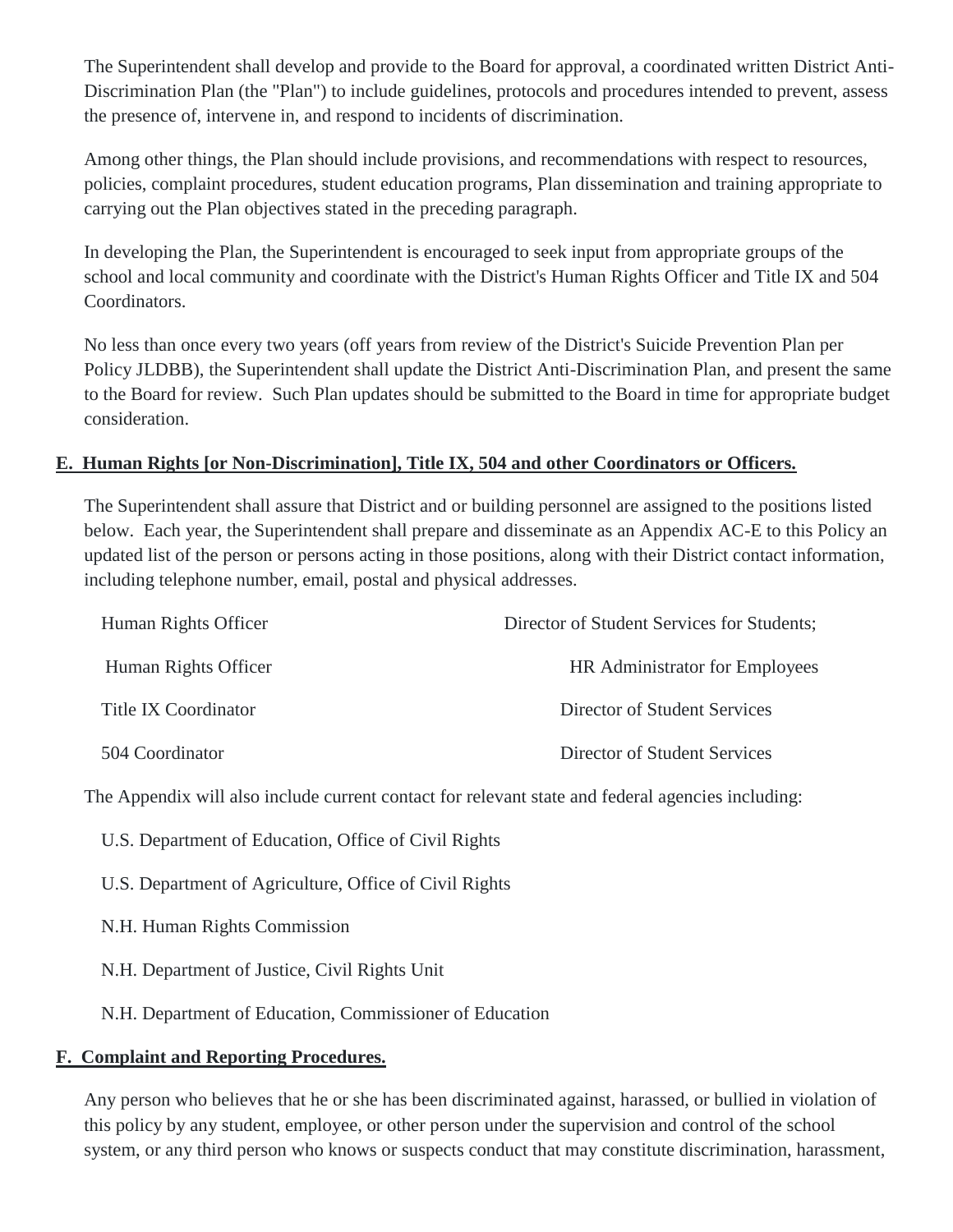or bullying, should contact the District Human Rights Officer, or otherwise as provided in the policies referenced below under this same heading.

Any employee who has witnessed, or who has reliable information that another person may have been subjected to discrimination, harassment, or bullying in violation of this policy has a duty to report such conduct to his/her immediate supervisor, the District Human Rights Officer, or as provided in one of the policies or administrative procedures referenced below under this same heading. Additionally, employees who observe an incident of harassment or bullying are expected to intervene to stop the conduct in situations in which they have supervisory control over the perpetrator and it is safe to do so. If an employee knows of an incident involving discrimination, harassment, or bullying and the employee fails to report the conduct or take proper action or knowingly provides false information in regard to the incident, the employee will be subject to disciplinary action up to, and including, dismissal.

Investigations and resolution of any complaints shall be according to the policies listed below and related administrative procedures or regulations. Complaints or reports regarding matters not covered in one or the other of those policies should be made to the District Human Rights Officer.

1. Reports or complaints of sexual harassment or sexual violence by employees or third party contractors should be made under Board policy [GBAA;](https://z2policy.ctspublish.com/policy/doccode=z20000212&z2collection=nhsba#JD_GBAA)

2. Reports or complaints of sexual harassment or sexual violence by students should be made under Board policy [JBAA;](https://z2policy.ctspublish.com/policy/doccode=z20000346&z2collection=nhsba#JD_JBAA)

3. Reports or complaints of discrimination on the basis of disability should be made under Board policy [ACE,](https://z2policy.ctspublish.com/policy/doccode=z20000025&z2collection=nhsba#JD_ACE) except for complaints regarding facilities accessibility by disabled non-students or employees, which should be made under Board policy [KED;](https://z2policy.ctspublish.com/policy/doccode=z20000473&z2collection=nhsba#JD_KED) and

4. Reports or complaints of bullying or other harassment of pupils should be made under Board policy [JICK.](https://z2policy.ctspublish.com/policy/doccode=z20000397&z2collection=nhsba#JD_JICK)

## **G. Alternative Complaint Procedures and Legal Remedies.**

At any time, whether or not an individual files a complaint or report under this Policy, an individual may file a complaint with the Office for Civil Rights ("OCR"), of the United States Department of Education, or with the New Hampshire Commissioner for Human Rights.

1. Office for Civil Rights, U.S. Department of Education, 5 Post Office Square, 8th Floor, Boston, MA 02109-3921; Telephone number: (617) 289-0111; Fax number: (617) 289-0150; Email: [OCR.Boston@ed.gov](http://OCR.Boston@ed.gov/)

*Note:* Complaints to OCR must be filed in writing no later than 180 days after the alleged act(s) of discrimination. OCR may waive its 180 day time limit based on OCR policies and procedures.

2. New Hampshire Commission for Human Rights, 2 Industrial Park Drive, Concord, NH 03301; Telephone number: (603) 271-2767; Email: humanrights@nh.gov

Notwithstanding any other remedy, any person may contact the police or pursue a criminal prosecution under state or federal criminal law.